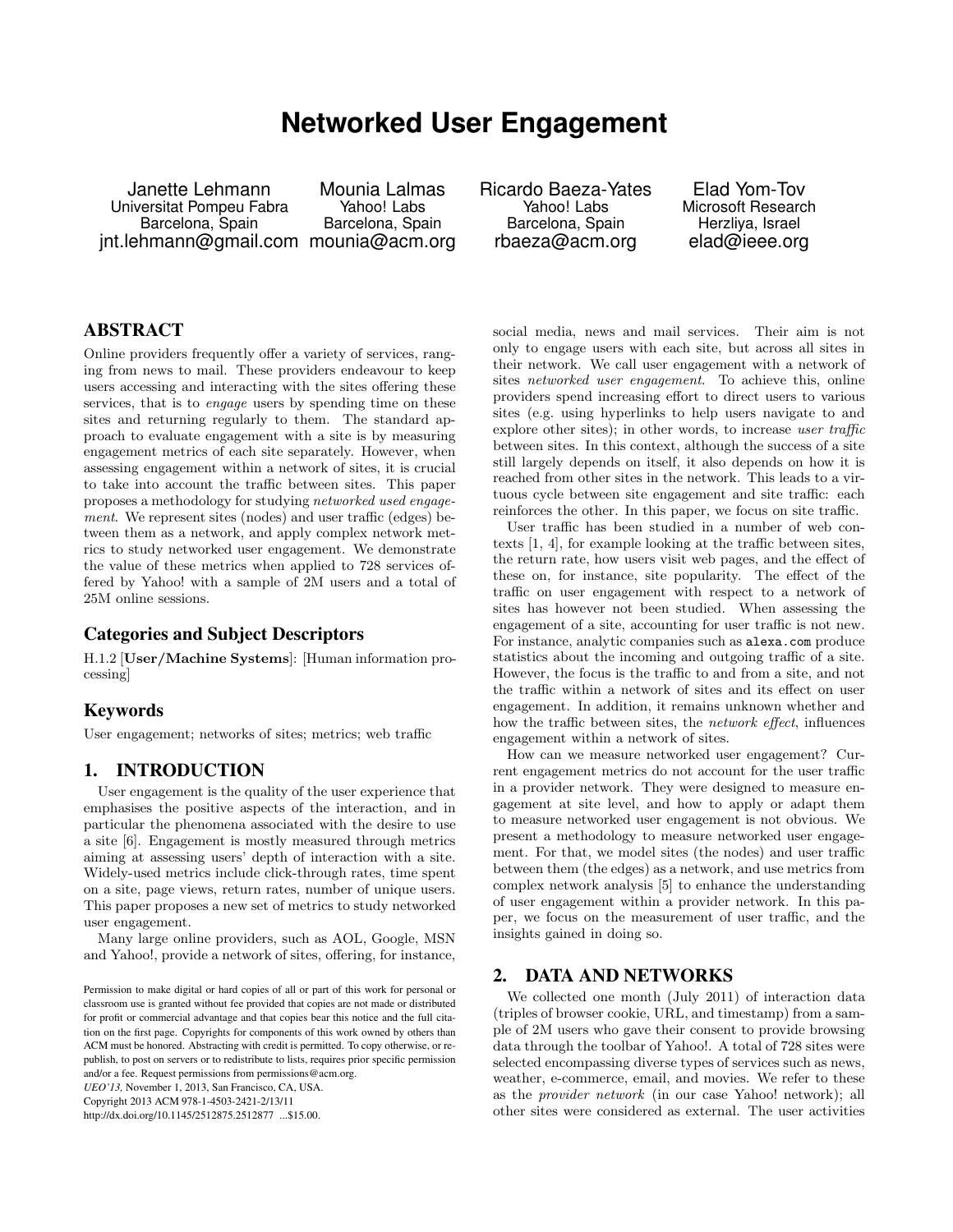were split into sessions, where a session ends if more than 30 minutes have elapsed between two successive activities. We identified around 25M sessions.

**Traffic networks** Our aim is to provide insights into user engagement with respect to the Yahoo! network of sites. We therefore used the selected 728 sites from that company to extract a number of weighted directed networks  $G = (N, E)$ , where the set of nodes  $N$  corresponds to sites and the set of edges  $E$  corresponds to the user traffic between them. The edge weight  $\lambda(e)$  between site (node)  $n_A$  and site (node)  $n_B$ represents the size of the user traffic between these two sites, which we define as the number of clicks from  $n_A$  to  $n_B$ . To remove unimportant connections (low traffic), we exclude all edges for which there were less than a fixed threshold, in our case, of 10 clicks between the two sites. Although the choice of thresholds will affect the network structure, we want to focus on edges for which we observe enough traffic, and thus can have an effect on networked user engagement. Finally, as many sessions involve sites outside the provider network, we defined two types of edges: e*int* corresponds to user navigating between two Yahoo! sites (internal traffic); and e*ext*, corresponds to user traffic from a Yahoo! site to external sites, but returning to another Yahoo! site within the same session (return traffic). We exclude traffic returning to the same site, as our focus is on the traffic between sites.

**Network instances** We define 12 weighted directed networks to study the different factors that may affect networked user engagement. The networks are listed in Table 1.

The edge-based network Edge*int* is based on all Yahoo! sites and the internal traffic (e*i*) for the month of July 2011. All other networks are variations of this network. The network Edge*int*+*ext* considers both internal and returning traffic (e*ext*), which allows us to study the effect of leaving the provider network. Previous work [2] has shown the importance of user loyalty and temporal aspects when studying user engagement. We therefore defined three user-based networks according to a loyalty criteria, measured by the number of active days within a month per user. We refer to them as Causal, Normal and VIP networks. We also define two time-based networks based on the traffic for two separate days in our data period. We decided to compare the traffic created on a Wednesday  $(Time_{wed})$  with the traffic created on a Sunday (*Time<sub>sun</sub>*), i.e. a week day compared to a weekend.

Finally, five country-based networks were created, where each contains the sites and traffic for one country. The five countries are located in Europe to avoid "major" differences in user browsing behaviour based on cultural differences. We selected the 22 most popular sites that have a counterpart in most of the five countries as the set of sites for each of the networks. Looking at specific countries investigates whether networked user engagement varies across countries.

## 3. NETWORK EFFECT

Existing research demonstrated that, for instance, a page popularity depends on the user traffic between pages [3]. The same can be observed with respect to site popularity. We show that an effect can be observed for the sites forming a network (network effect), where the number of nodes is significantly smaller, but the number of edges much larger

**Table 1: Networks under consideration.**

| $Edge_{int}$                   | Edge type $e_{int}$                                   |  |
|--------------------------------|-------------------------------------------------------|--|
| $Edge_{int+ext}$               | Edge type $\mathcal{e}_{int}$ and $\mathcal{e}_{ext}$ |  |
| $Time_{med}, Time_{sun}$       | Two days in July                                      |  |
| $User_{causal}$                | 1-4 active days                                       |  |
| $User_{normal}$                | 5-15 active days                                      |  |
| $User_{VIP}$                   | $>15$ active days                                     |  |
| $Country_1, \ldots, Country_5$ | 5 countries from Europe                               |  |

than in typical page-level browsing networks. We also show the reverse effect; site engagement has an effect on the traffic (site effect).

For the edge-based network Edge*int*, we calculate the popularity of each site as the number of users that visited that site. The network traffic is made of incoming and outgoing traffic for each node (site) in the network. We use linear regression to measure the correlation between incoming traffic and the popularity of a site (we call this the network effect) and the popularity of a site and the outgoing traffic (we call this the site effect). The correlation coefficients are  $R^2 = 0.85$  (network effect) and  $R^2 = 0.84$  (site effect) with  $p < e^{-5}$ , revealing that the effect is quite significant in both cases: site popularity is highly correlated with incoming traffic, and vice versa. As both are highly correlated, and the differences between them are not statistically significant (using a ranksum test), we cannot conclude whether the site effect or the network effect is higher. However, we can conclude that there is a network effect. Looking at the other networks, the various factors considered (time, country, user loyalty), did not have any influence on the network nor the site effect.

## 4. NETWORK METRICS

We use standard complex network metrics to gain information about the structure of our 12 networks. The metrics density and reciprocity provide information about the network connectivity, whereas subNW and GCC reflect the network modularity.

**TrafficVolume** This is the sum of the edge weights, where the weight is the number of clicks between two sites. A high value is a sign of a high networked user engagement; users navigate often between the sites of the network.

**Density** This is the ratio between the number of edges compared to the number of all possible edges, and describes the connectivity of the network. A high connectivity indicates a high networked user engagement; users navigate between many different sites.

**Reciprocity** This is the proportion of edges for which the traffic is going in both directions. A high reciprocity can be interpreted as a high networked user engagement; users do not only navigate from one site to another, they also tend to return to previously visited sites.

**Subnetworks [**subNW*mod***]** A network with a high modularity contains densely connected subnetwork (modules) that are sparsely connected with each other. We use a random walk approach to calculate modularity. A high modularity indicates that users visit many sites of one subnetwork, but hardly navigate to other subnetworks. This could be observed in the networks that contain sites from all countries; users navigate most of the times between the sites forming

<sup>1</sup>Within a session, 1.7 Yahoo! sites and 4.9 external sites were accessed on average.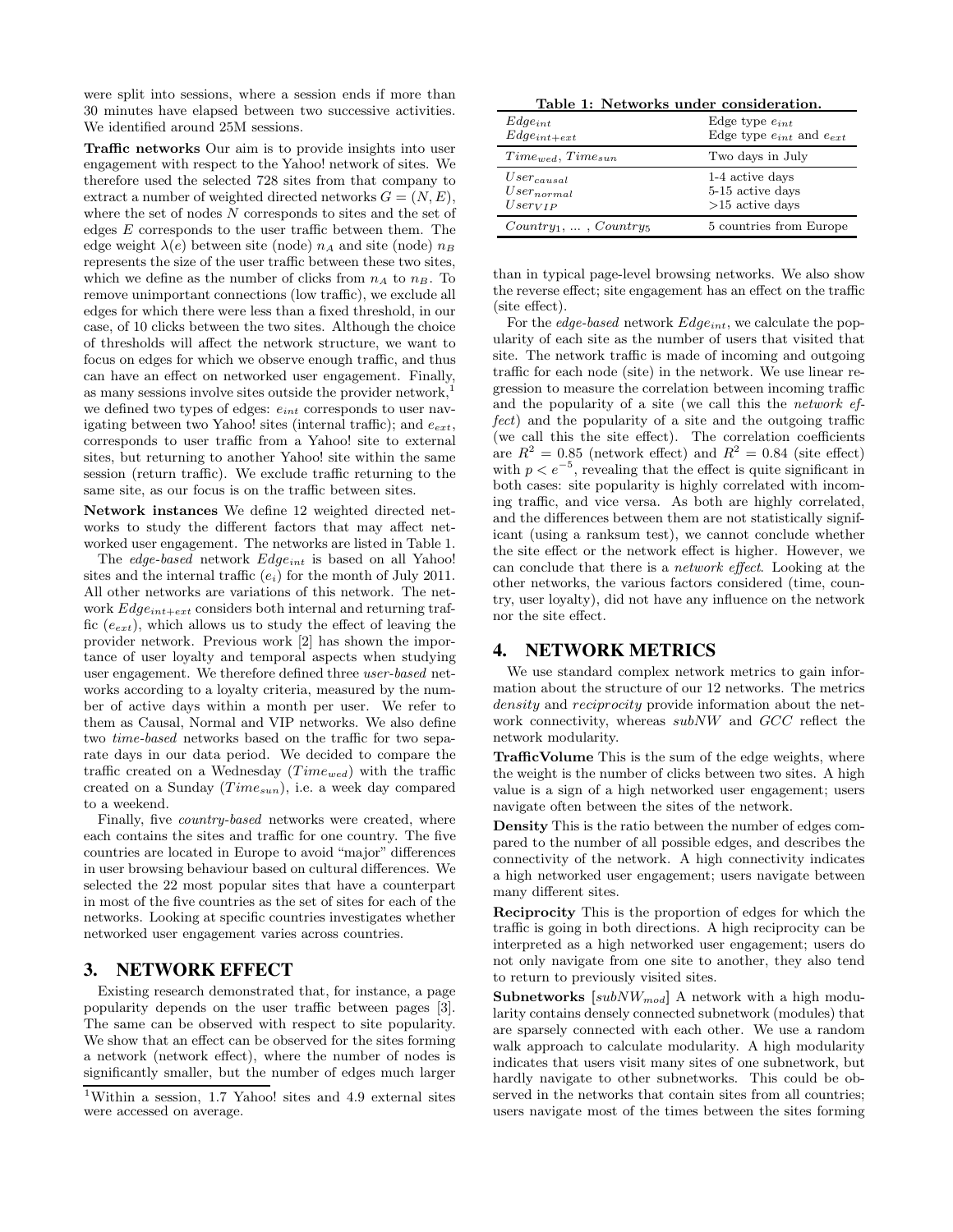**Table 2: Characterising the user traffic for the 12 networks. The values for the edge-, time- and userbased networks are combined. The average and standard deviation are shown [**avg*|*sd**].**

|               | Edge, Time, User   | Country            |
|---------------|--------------------|--------------------|
| TrafficVolume | $131M$   $144M$    | $3.7M \pm 2.5M$    |
| Density       | $0.017 \mid 0.011$ | $0.303 \mid 0.029$ |
| Reciprocity   | $0.826 \mid 0.022$ | $0.913 \mid 0.014$ |
| SubNW         | $0.465 \pm 0.057$  | $0.006 \mid 0.057$ |
| GCC           | $0.546 \mid 0.060$ | $0.754 \pm 0.048$  |

one country, a country subnetwork. A low modularity indicates that the connectivity between the sites of a subnetwork is low, a sign of low networked user engagement. However, a low modularity can also suggest that users navigate between all sites in the network, i.e. all nodes in the network are well connected. This could be the case for any of the five country networks studied in this paper. The density allows to distinguish between the two cases of low modularity.

**Global Clustering Coefficient [**GCC**]** This metric captures the existence of tightly connected triples of sites. We use a generalised version of the GCC, which accounts for the edge weight (number of clicks) between the sites. For instance, the front pages<sup>2</sup> in Yahoo! are sites that play an important role in directing traffic to other sites. A high GCC would indicate that front pages are less used to navigate between sites. Instead, the sites are accessed directly, which could be considered as a higher networked user engagement; users are "aware" of these sites and do not need to be directed to them through, for instance, front pages.

# 5. MEASURING NETWORKED USER EN-GAGEMENT

We investigate the extent to which the 12 constructed networks differ in terms of their user traffic. The countrybased networks are analysed separately, since they contain only a subset of sites, 22 sites, from the original network.

**Network characteristics** We study the characteristics of our networks using the five metrics under consideration. The average and standard deviation of each metric is shown in Table 2.  $TrafficVolume$  is multiplied by a constant factor for confidential reasons. We observe less traffic for country-based networks  $(TrafficVolume$  is 3.7M compared to  $131M$ ) as we would expect (these are smaller networks). The standard deviation for the edge-, time- and user-based networks is very high  $(sd = 144M)$ , as, for instance, the time-based networks are based on the traffic of one day, whereas the edge-based networks are created with the traffic of a whole month. The density for country-based networks is higher (*density* is 0.303 compared to 0.017). Edge-, timeand user-based networks contain nodes (sites) of many different countries and since users usually navigate between the sites of one country, only few edges between sites of different countries exist. This explains also the higher modularity of the edge-, time and user-based networks (SubNW, which is 0.465 compared to 0.006). The networks contain densely connected subnetworks, one for each country, whereas for



**Figure 1: Differences in networked user engagement.**

the country-based networks, users usually navigate between most sites. Because of this, the Global clustering coefficient (GCC) and reciprocity, although high in general, are also higher for country-based networks.

Next, we compare the various networks to study networked user engagement. We computed the z-score for each metric. The corresponding values are plotted in Figure 1.

**Edge-based networks** We compare Edge*int*, which includes the internal traffic only, and Edge*int*+*ext*, which considers the traffic between the provider sites when navigating over external sites (return traffic).

We observe a significant increase in the traffic volume  $(trafficVolume)$  when accounting for returning traffic: the total traffic increases by 18.26%. If we consider loop edges as well, i.e. cases in which a user leaves the provider network, but returns to the same site in the network, an increase of 37.12% can be observed. The additional traffic increases density and reciprocity. This suggests that users leave the network from some site A and return to some other site B, but never navigate directly from site  $A$  to  $B$  within the network. The modularity of the return traffic network increases (subNW*mod* and GCC), implying that well connected parts of the network become even denser when accounting for returning traffic. This suggests that, when users leave the provider network, but return within the same session, they tend to stay within the same part of the network.

We can infer that leaving the provider network does not necessarily entail less networked user engagement. Also, not only users often return to the network, but many sites become connected through returning traffic. The fact that edges connect two sites only when considering the returning traffic could point to missing hyperlinks in the provider network. Adding these hyperlinks could increase networked user engagement, as they may help users navigating between sites, and thus staying longer in the network.

<sup>&</sup>lt;sup>2</sup>The 728 services are from 80 countries, each of them with a front page to direct users to the various services offered to that country.